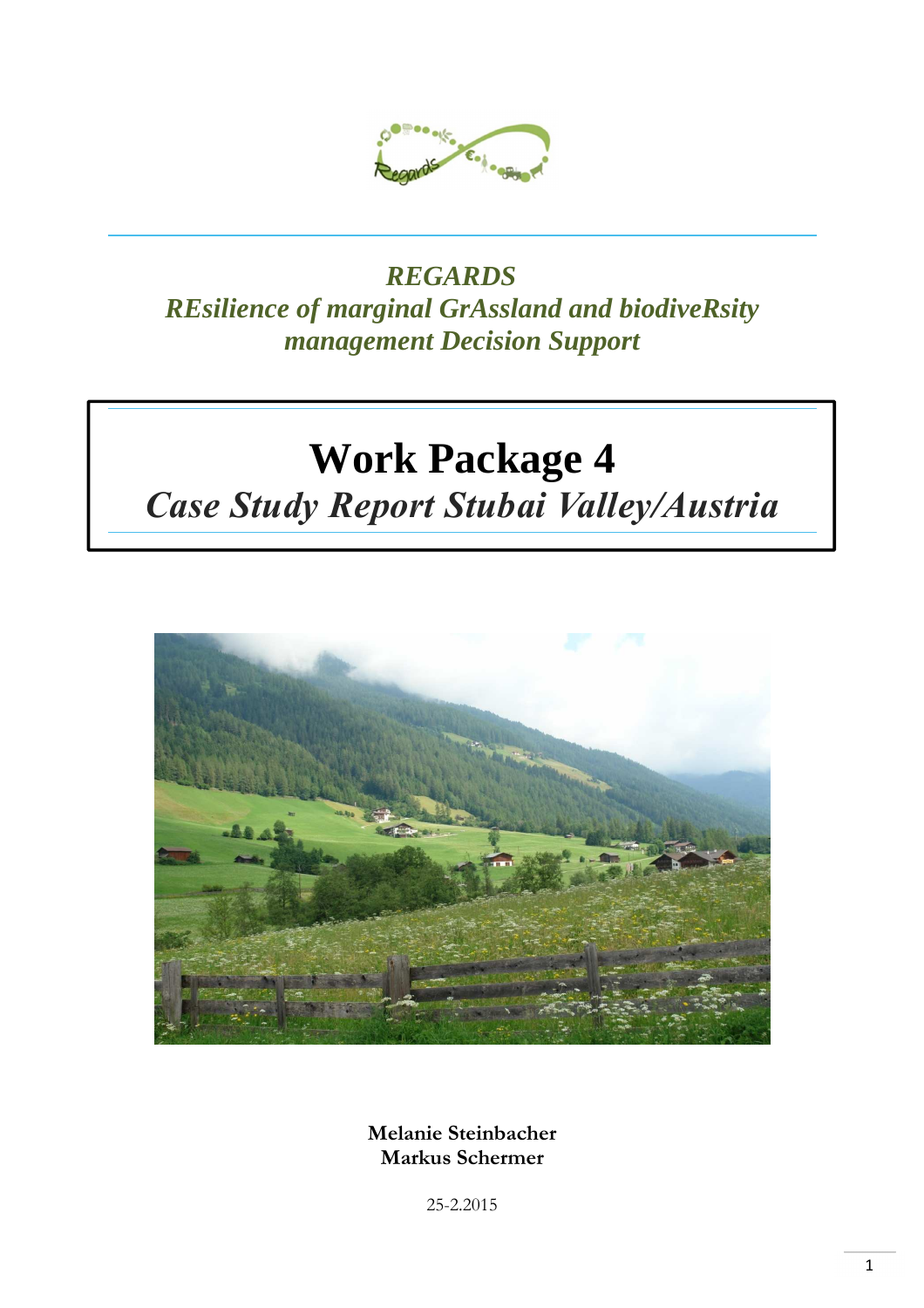### **Table of Content**

| 1.1.   |  |
|--------|--|
| 1.2.   |  |
| 1.3.   |  |
| 1.3.1. |  |
|        |  |
|        |  |
| 1.4.   |  |
| 1.4.1. |  |
| 1.4.2. |  |
|        |  |
|        |  |
|        |  |

### Tables:

### Graphs

| $\mathbb{R}^{\mathbb{Z}}$ |  |
|---------------------------|--|
|                           |  |
|                           |  |
|                           |  |
|                           |  |
|                           |  |
|                           |  |
|                           |  |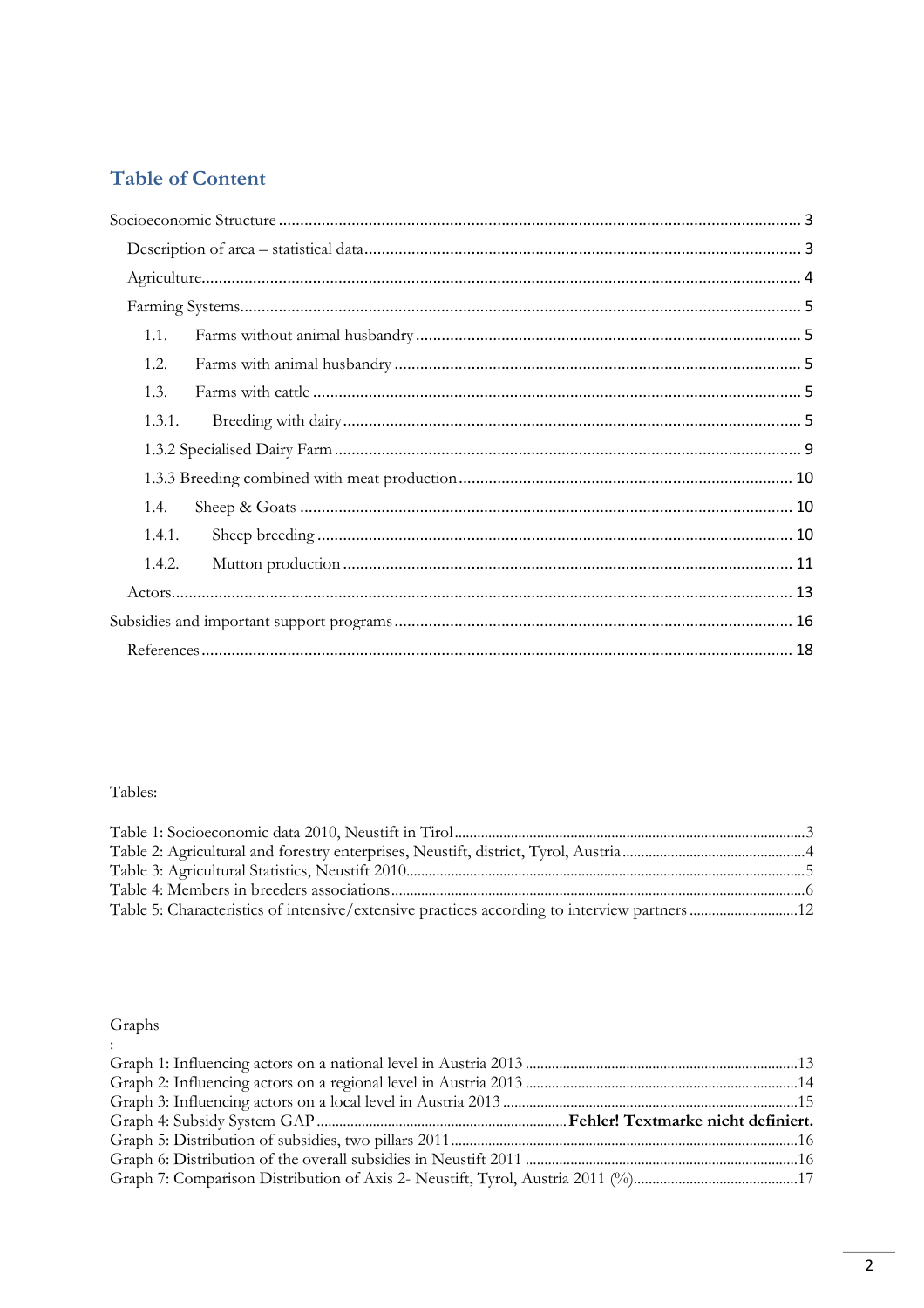### **Socioeconomic Structure**

### **Description of area – statistical data**

The Stubai valley with a length of 30km is located in the south of Innsbruck. The wide valley where the villages (municipalities of Mieders, Telfes, Fulpmes and Neustift) are located has an altitude of roughly 1000 m. The valley narrows towards the upper part where a glacier dominates the landscape. In terms of traffic the Stubai Valley is well connected via the Brenner motorway. In particular, the front section of the valley is under the influence of the city region of Innsbruck: strong growth of settlements and high commuter rates. Fulpmes and Neustift are two municipalities in the valley with strong economies. Fulpmes has a long history in metal processing. The cooperative "Stubaier Werkzeugindustrie" (Stubai tool industry, well known as provider of gear for alpinism) and relevant training institutions is located there.

The Stubai Valley has developed into a powerful tourist region with Neustift at the upper end of the valley as main center. This is based on the spectacular mountain scenery and the glacier with several ski areas. Neustift ranks on the 10th place within Austria with a total sum of 1.205.613 overnight stays 2012 (Statistik Austria 2013b).

The main part of the mountain area is declared as landscape protection area (Tiroler Landesregierung 2013). Until the 1970s the Stubai Valley has had mainly an agrarian structure, but since then the labor force has shifted massively from agriculture to other sectors such as tourism. Within agriculture an important structural transition has occurred from full-time to part-time farming (1970: 57% part-time farmers, 2000: ~80% part-time farmers, ISIS, Statistics Austria).

REGARDS concentrates on the municipality of Neustift only .

|                                    | absolute       | relative        | male           | female         |
|------------------------------------|----------------|-----------------|----------------|----------------|
| Inhabitants                        | 4495           | 100             | 2253           | 2242           |
| $\frac{0}{0}$                      |                |                 | 50,1           | 49,9           |
| Labor force                        | 2469           | 54,9            | 1367           | 1102           |
| employed                           | 2376           | 52,3            | 1327           | 1043           |
| unemployed                         | 93             | 2,1             | 40             | 53             |
|                                    |                |                 |                |                |
| <b>Economic sectors</b>            |                |                 |                |                |
| Agriculture and Forestry           | 69             | 2,9             | 44             | 25             |
| Production of goods                | 245            | 10,3            | 177            | 68             |
| Energy                             | 10             | 0,4             | 9              | $\mathbf{1}$   |
| Water supply/waste disposal        | 11             | $\overline{05}$ | 9              | $\overline{2}$ |
| Building                           | 191            | 8               | 160            | 31             |
| Trade                              | 328            | 13,8            | 159            | 169            |
| Transport                          | 249            | 10,5            | 199            | 50             |
| Accommodation and gastronomy       | 491            | 20,7            | 202            | 289            |
| Information and Communication      | 16             | 0,7             | 10             | 6              |
| Financial and insurance services   | 76             | 3,2             | 44             | 32             |
| Real estate                        | 29             | 1,2             | 19             | 10             |
| Freelance/Technical Service        | 78             | 3,3             | 39             | 39             |
| Other support service              | 70             | 2,9             | 39             | 39             |
| Public Administration              | 184            | 7,7             | 11             | 74             |
| Education                          | 104            | 4,4             | 31             | 73             |
| Health- and Social Care            | 136            | 5,7             | 38             | 98             |
| Arts, entertainment and recreation | 30             | 1,3             | 17             | 13             |
| Other services                     | 55             | 2,3             | 19             | 36             |
| Unknown                            | $\overline{4}$ | $_{0,2}$        | $\overline{2}$ | $\overline{2}$ |

### **Table 1: Socioeconomic data 2010, Neustift in Tirol**

Source: Statistik Austria 2013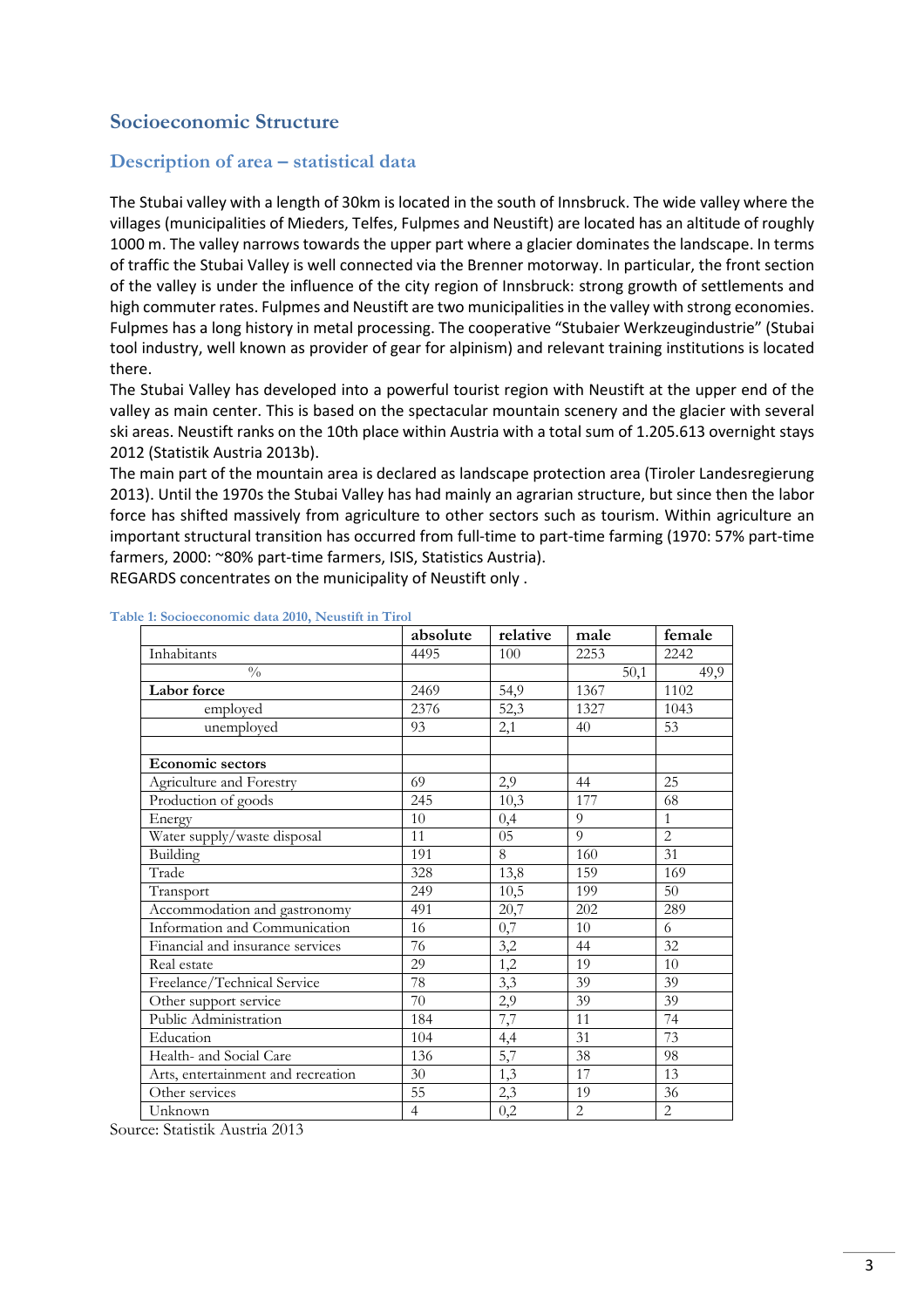### **Agriculture**

|                                                               |        | Neustift       |                         | District: Innsbruck Land |         |                         |           | Tyrol     |                         |                  | Austria   |                         |  |
|---------------------------------------------------------------|--------|----------------|-------------------------|--------------------------|---------|-------------------------|-----------|-----------|-------------------------|------------------|-----------|-------------------------|--|
|                                                               | 1999   | 2010           | Change<br>$\frac{0}{0}$ | 1999                     | 2010    | change<br>$\frac{0}{0}$ | 1999      | 2010      | change<br>$\frac{0}{0}$ | 1999             | 2010      | change<br>$\frac{0}{0}$ |  |
| total                                                         | 192    | 173            | $-9,9$                  | 3.163                    | 2.827   | $-10,6$                 | 18.238    | 16.215    | $-11,1$                 | 217.508          | 173.317   | $-20,32$                |  |
| enterprises with<br>agricultural area                         | 181    | 168            | $-7,2$                  | 3.047                    | 2.778   | $-8,8$                  | 17.841    | 16.051    | $-10$                   | 215.224          | 172.650   | $-19,78$                |  |
| Full time                                                     | 33     | 26             | $-21,2$                 | 880                      | 809     | $-8,1$                  | 4.911     | 4.620     | $-5,9$                  | 80.215           | 66.802    | $-16,72$                |  |
| Part time                                                     | 127    | 122            | $-3,9$                  | 1.911                    | 1.652   | $-13,6$                 | 11.142    | 9.297     | $-16,6$                 | 129.495          | 93.895    | $-27,49$                |  |
| Collective farm <sup>1</sup><br>(Personen-<br>gemeinschaften) |        | $\overline{c}$ |                         |                          | 63      |                         |           | 459       |                         | 1.141            | 5.570     | 388,17                  |  |
| Farm<br>associations                                          | 21     | 18             | $-14,3$                 | 256                      | 254     | $-0,8$                  | 1.788     | 1.675     | $-6,3$                  | 6.651            | 7.050     | 6,00                    |  |
|                                                               |        |                |                         |                          |         |                         |           |           |                         |                  |           |                         |  |
| <b>Area</b> total                                             | 12.758 | 15.481         | 21,3                    | 149.221                  | 308.894 | 107                     | 1.188.337 | 1.176.094 | $-1$                    | 7.518.615        | 7.347.535 | $-2,28$                 |  |
| Full time                                                     | 1.107  | 945            | $-14,6$                 | 20.122                   | 22.553  | 12,1                    | 162.415   | 165.385   | 1,8                     | 2.927.921        | 2.882.584 | $-1,55$                 |  |
| Part time                                                     | 3.192  | 4.099          | 28,4                    | 21.698                   | 26.544  | 22,3                    | 146.223   | 144.521   | $-1,2$                  | 1.757.727        | 1.562.081 | $-11,13$                |  |
| Collective farms<br>(Personen-<br>gemeinschaften)             |        | 544            |                         |                          | 7.580   |                         |           | 34.908    |                         | 333.268          | 350.223   | 5,09                    |  |
| Farms of legal<br>entity                                      | 8.458  | 9.892          | 17                      | 107.401                  | 252.217 | 134,8                   | 879.698   | 831.280   |                         | $-5,5$ 2.499.700 | 2.552.648 | 2,12                    |  |

### **Table 2: Agricultural and forestry enterprises, Neustift, district, Tyrol, Austria**

### **Average areal size of agricultural and forestry holdings (ha total agric area)**

|                                                          | 1999  | 2010  | Change<br>$\frac{0}{0}$ | 1999  | 2010  | change<br>$\frac{0}{0}$ | 1999  | 2010  | change % | 1999        | 2010  | change % |
|----------------------------------------------------------|-------|-------|-------------------------|-------|-------|-------------------------|-------|-------|----------|-------------|-------|----------|
| Single farm<br>enterprises total<br>$(full + part time)$ | 26,87 | 34,08 | 26,84                   | 14,98 | 19,95 | 33,14                   | 19,23 | 22,27 |          | 15,82 22,34 | 27,66 | 23,79    |
| Full time                                                | 33,5  | 36,3  | 8,3                     | 22,9  | 27,9  | 21,9                    | 33,1  | 35,8  | 8,2      |             |       |          |
| Part time                                                | 25,1  | 33,6  | 33,7                    | 11,4  | 16,1  | 41,5                    | 13,1  | 15,5  | 18,5     |             |       |          |

Source: (Statistik Austria 2013a; Statistik Austria 1999)

l

Reduction of farms is less in Neustift than on the level of the entire District or Tyrol and much less compared to the national level. This may be due to the employment possibilities close by especially in tourism. Thus most of the farms are part-time managed farms. The main income is derived through employment within the tourism sector. On the one hand this can be on-farm with agri-tourism or direct marketing or on the other hand it can be an off-farm activity in the branches for example at the glacier lifts or in hotels or restaurant.

This statement is supported by the figures on the development of part time farms. While in other parts of Tyrol and especially on a national level the decrease of part time farms is much higher, in Neustift there was mainly a shift from fulltime to part time farming.

The average farm size does not differ significantly from district or country level, however it appears the part time farms tend to be bigger than elsewhere. Again this might be due to favorable employment possibilities and additional income generation on farm through touristic activities.

Farm associations are mainly managing former commons (forest and alpine pastures). While there are some associations where virtually all farmers are members, there are also associations of several individual farms who manage alpine pastures (summer farms) collectively. As shown in table 3 more than one third of all farms are into agri-tourism.

<sup>&</sup>lt;sup>1</sup> Farm associations were part of the category "legal entity" till 1999. Since 2003 was a separate designation.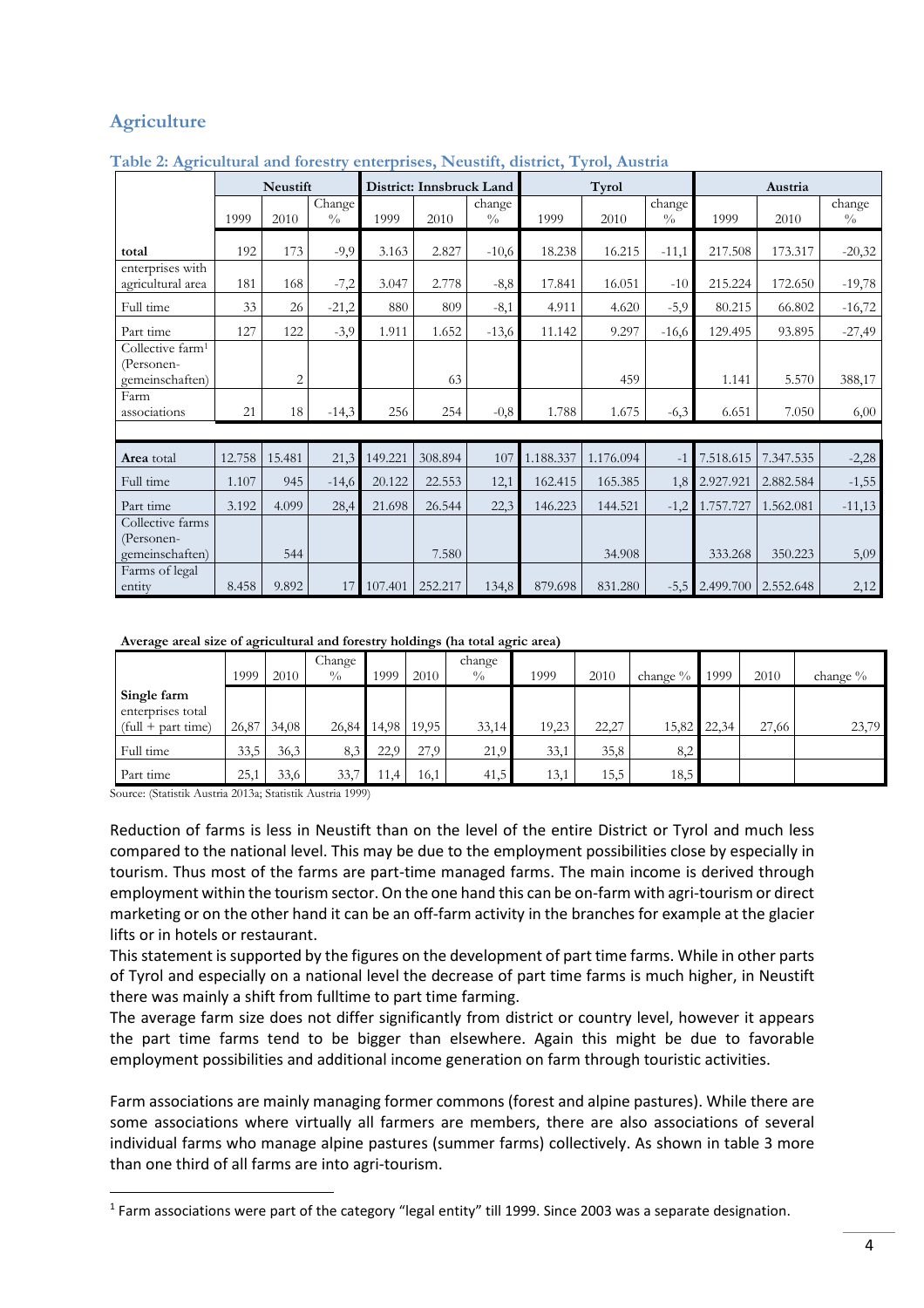Numbers of livestock show a concentration process in cattle (less farms with higher numbers per farm), but also some shift from cattle to sheep and goat (it is assumed that the numbers of 1999 subsume sheep and goat). This demonstrates the diverging trend of intensification and concentration on the one hand and extensification on the other.

|                               | <b>Neustift 1999</b> |                    |                     | Neustift 2010 |                    |                     |
|-------------------------------|----------------------|--------------------|---------------------|---------------|--------------------|---------------------|
|                               | absolute             | relative           |                     | absolute      | relative           |                     |
| Farms Total                   | 192                  |                    |                     | 173           |                    |                     |
|                               | (181)                |                    |                     | (168)         |                    |                     |
|                               | enterprises          |                    |                     | enterprises   |                    |                     |
|                               | with agric           |                    |                     | with agric.   |                    |                     |
|                               | area)                |                    |                     | area)         |                    |                     |
| Farms more than 10 ha         | 82                   | 46,3 $\%$          |                     |               | 59,4%              |                     |
| Farms less than 10ha          | 99                   | 54,70 %            |                     | 72            | 41,62%             |                     |
| Organic farming               |                      |                    |                     | 21            | 12,8%              |                     |
| Agritourism                   | 65                   | 35,91 %            |                     | 54            | 31,21%             |                     |
|                               |                      |                    |                     |               |                    |                     |
| Livestock                     |                      | Average            | farms with          |               | Average            | farms with          |
|                               |                      | number<br>per farm | animal<br>husbandry |               | number<br>per farm | animal<br>husbandry |
| Cattle                        | 1173                 | 10,66              | 110                 | 1105          | 12,56              | 88                  |
| Sheep                         | 1964                 | 30,22              | 65                  | 2063          | 33,82              | 61                  |
| Goats                         | n.a.                 |                    | n.a.                | 536           | 13,74              | 39                  |
| Chicken                       | 13497                | 287,17             | 47                  | 7067          | 207,85             | 34                  |
| Live stock unit /             |                      |                    |                     | 1199,53       | 0,3                |                     |
| Live stock unit per hectar of |                      |                    |                     |               |                    |                     |
| agricultural land             |                      |                    |                     |               |                    |                     |

### **Table 3: Agricultural Statistics, Neustift 2010**

Source: (Statistik Austria 1999; Statistik Austria n.d.)

### **Farming Systems**

The following section is based on the results of interviews with key informants.

### **1.1. Farms without animal husbandry**

no animals: hay, silage for sale, land for lease

As job opportunities outside farming become more and more attractive for young farmers, farm succession is becoming increasingly problematic. Young farmers are not interested in running a farm. Already now some of them lease the land or others or mow once a year and sell the hay or silage.

### **1.2. Farms with animal husbandry**

### **1.3. Farms with cattle**

### **1.3.1. Breeding with dairy**

The interview partners stated that the main production system is cattle breeding in combination with dairy production. This is mainly in an intensive system. In their line of argument dairy farmers have to combine milk production with production of breeding stock to sustain ratability.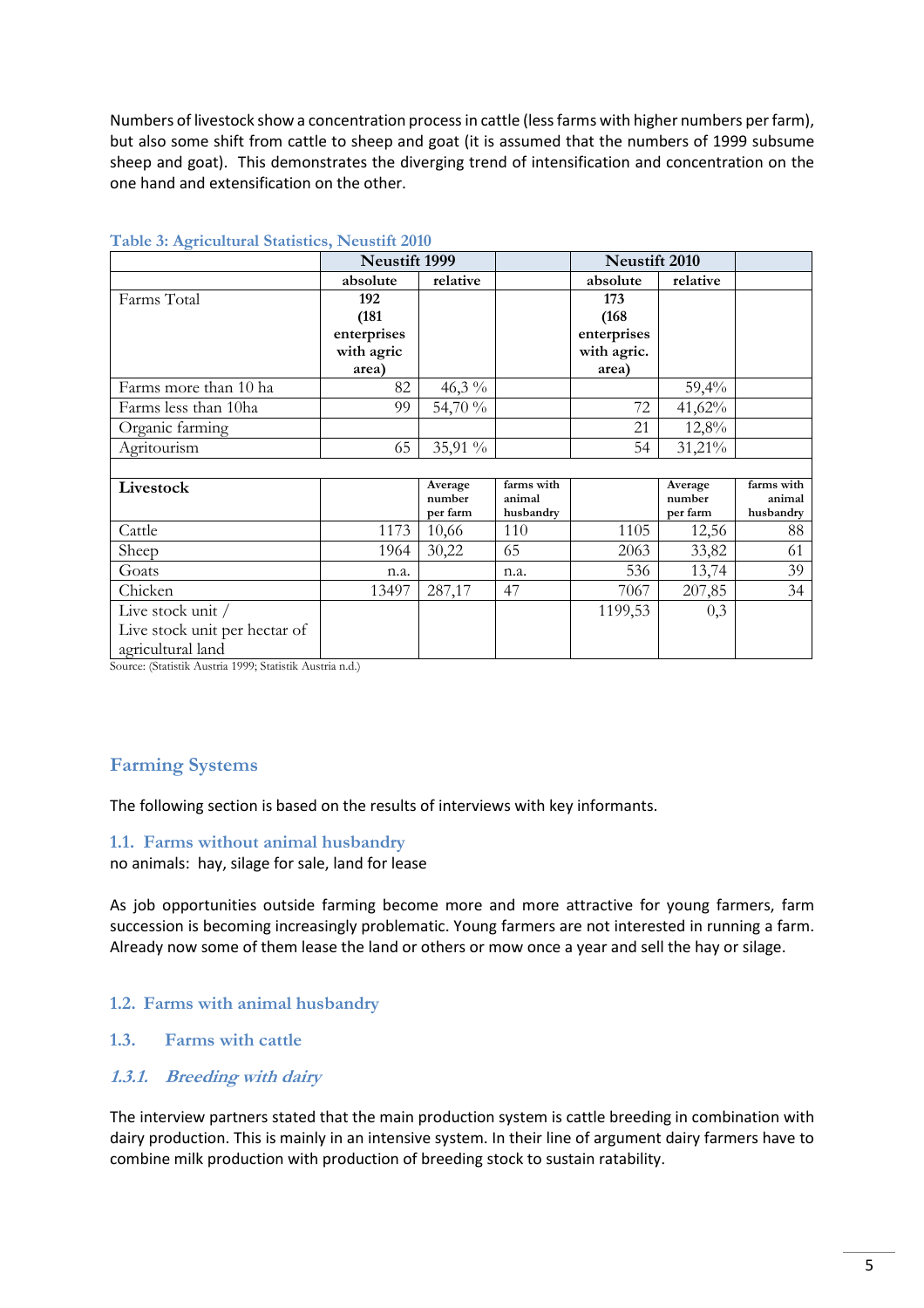Many farmers build their farming identity on being a successful breeder. This is supported by the high percentage of membership in breeders associations which represents important informal, non – state institutions (see graph 1).

|  |  |  |  | Table 4: Members in breeders associations |
|--|--|--|--|-------------------------------------------|
|--|--|--|--|-------------------------------------------|

| <b>Brown Swiss</b> |    |
|--------------------|----|
| Grauvieh           | 39 |
| Sheep (Tiroler     |    |
| Bergschaf)         |    |

Source: (Tiroler Braunvieh, Tiroler Grauvieh, Tiroler Schafzuchtverband 2013, oral communication of 14.10.2013, LWK Tirol)

The membership in breeders association demonstrates their importance: two third of all farms owning cattle are members of a breeders association and over 70 percent of the farms keeping sheep.

### Breeding stock:

The main breeds within this combination is primary the Tyrolean Grauvieh and the Brown Swiss. Feeding

Cattle are fed with hay and silage plus concentrates. An average use of concentrate feed for one milk cow is between 1 and 5 kg per day.

The interview partners reported a relative high share of grass silage feeding. One reason for this practice is the scarcity of time and labor force of farmers. Farmers take the advantage of technology (grass silage bales) to compensate this socioeconomic development by mechanization. One interview partner pointed out that the main beneficiaries of this new technology regime are the intensive farmers, but more and more extensive (part time) farmers also manage their land in this way.

Most farmers produce enough fodder on their own land. In the opinion of the interview partners only a small percentage must buy additional fodder. They claim that intensive farmers with silage have to buy additional feed more often.

Life stock unit

In 2010 the stocking rate (livestock unit per hectare of agricultural land) in Neustift was 0,3 (see Table 3). This value includes the alpine pasture area as well. As a consequence extensive farms have little grazing pressure. In the alpine pasture there is a huge grazing areal.

Intensity

There are some discussions about the intensity of this system. One farmer claimed that breeding farms are more intensive. In that sense different farmers point out that: "Meadows are rather managed intensively (fresh and younger fodder = more energy). Some farmers opt out of the agroenvironmental program (ÖPUL) and switched to artificial fertilizer (mainly intensive farmers)." In contrary one farmer pointed out that there is no artificial fertilization.

Another farmer postulated "Here, everything is managed extensively, intensive would be other feeding system with no grazing in summer times."

Establishment of barn

Most stables are dating from the 70ies and have thethering housing. Interviewed farmers assured that new stables are equipped with free run for animals. Investments in new stables are unprofitable for farmers in Stubai valley. They argue that farmers who want to build new or extend their barn have to have free run for animals with a transition period until 2020. In their argumentation this will be a critical point for farmers because most farmers have no available additional space for adapting their barns. The interview partners also point out that it is economically not possible to invest in new barn respectively to offer open space for cattle (in operations of their size).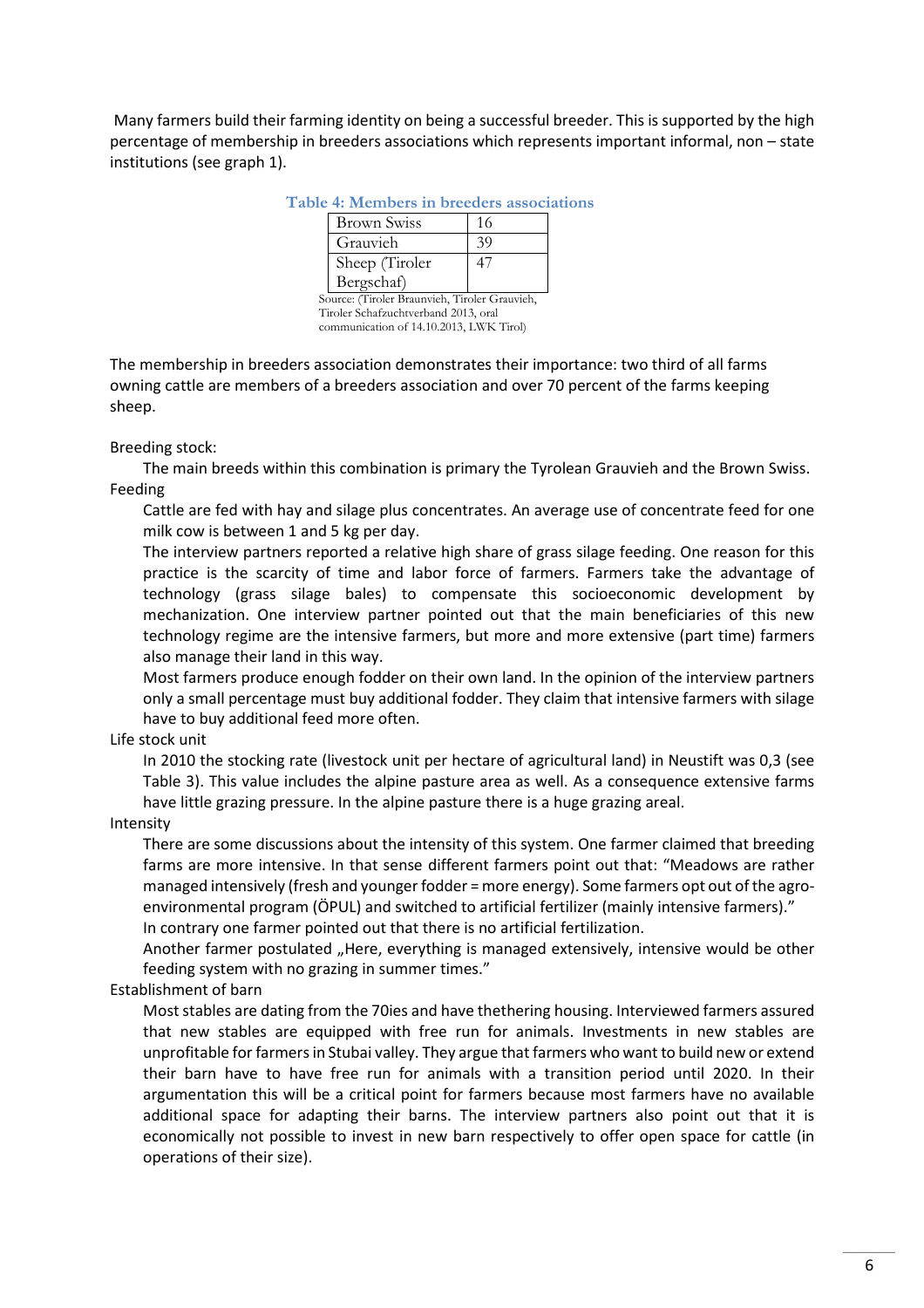Newly build barns operate with a liquid manure regime. They produce more (liquid) manure than the older smaller barns with solid manure. Intensive farmers have milking robots (or at least milking parlors) instead of the milking machine used in small barns.

Excerpt from a **key expert** interview with an advisor on farm building construction (Chamber of agriculture Tyrol):

There is also the possibility to build and rebuild tethering systems in Neustift. Within the regulation for animal husbandry (BGBl. II Nr. 219/2010) are new legal requirements for both barn systems tethering housing and free run for the animals with a transition period until 2012 and 2020.

Costs for new barns in Austria (feasible in Austria) are about 300.000  $\epsilon$ . Farmers have the possibility to apply for subsidies to reduce the costs about 20%. This kind of subsidy is paid out by the federal government. There is a certain amount of money allocate within the funding period. The budget is exhausted for the current period until 2013. The interview partner indicated that barn modifications in Neustift are possible with investment costs beginning with 85.000 €. Manure systems:

more than % of farmers: manure removal by sliding bars (Schubstangenentmistung) less than ¼ of farmers: liquid manure system

½ of farmers: manual manure removal system

### **Organic farming:**

"Animal husbandry with tethering housing is forbidden. There are two exceptions (until the end of 2013) which are relevant for some cases in Neustift:

Barns with tethering housing system existing before 24.08.2000 may be used until 31.12.2010 with the possibility of extension until 2013. There must be a strewn lying surface and a regular access to open air are granted. regular.

In "small holdings" (companies with more than 35 cattle LSU annual average stock) cattle can be kept in tethering. Animals during the grazing period have access to grazing land and at least twice a week access to open air areas." (BIO AUSTRIA 2010)

It is expected that the (already low) number of organic farms will decrease due to this.

### Fertilization

The regime change in fertilization is still at a starting point. Most farms in the valley operate with solid manure, but there is the trend towards liquid manure, because of the new barn constellation (free run for animals) and technology. Furthermore it is easier to bring the liquid manure out by pumping technology. It is less labor intensive. Liquid manure is also used on alpine pastures. Farmers use pumping technology (with pipes or vacuum barrels) for application.

### Land management

Mowed pastures (valley)

In the valley there is a mix of enclosures and strip grazing. In spring and autumn there is often rotational pasture (with electric fence). In general dairy farmers graze their cattle during autumn and spring time, depending on barn establishment and growth stage of the fields. In spring cows are out until the first cut. Some intensive farmers pasture 1 time and cut 3 times. During summer times most animals are on the alpine pastures. There are just a few farmers who leave their cattle in the barn during summer.

### Meadow (valley)

In Neustift there are several types of meadows. The mowing frequency varies between one cut per season in steep areas and four cuts in flat areas. There are different perceptions about the intensity of land management in the valley among the interview partners. On the one hand some farmers argue that "in the valley own areas are mostly meadows (extensive because of the abdication of fertilizer due to ÖPUL-participation). Grazing takes place only in spring and autumn.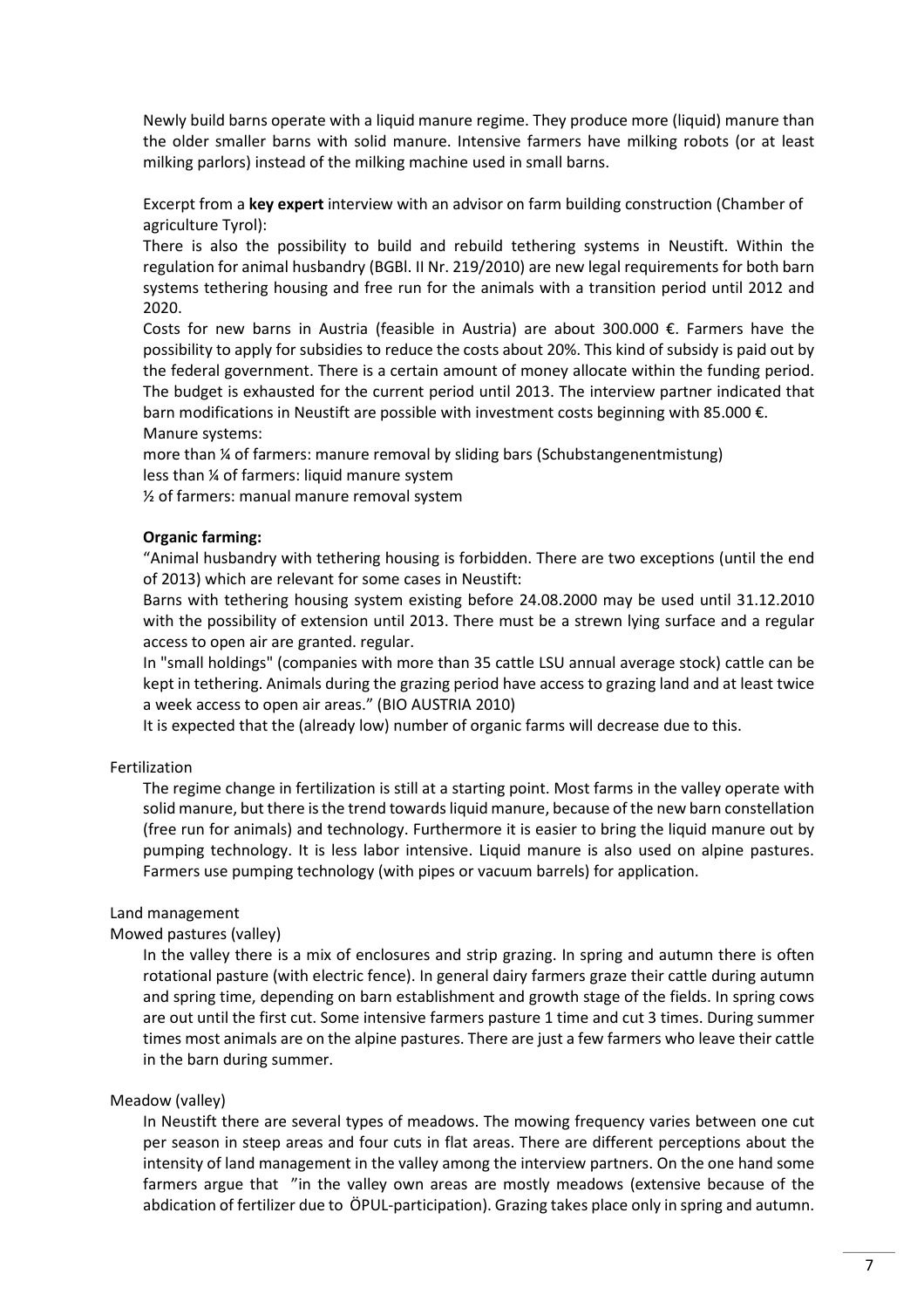They are all extensively used." "Here, everything is extensively managed. An intensive way would require another feeding system with no grazing in summer times."

On the other hand other farmers pointed out that: "Meadows are rather managed intensively (fresh and younger fodder = more protein). Some farmers leave ÖPUL due to low payment and they switched to artificial fertilizer (mainly intensive farmers)."

One farmer recognized an intensity causality: "Farms with free run barns are intensive. They have liquid manure regime and so they have liquid manure which they have to bring out. They apply liquid manure on high intensive grassland (four cuts) between every cut. They have to. And so there are some intensive farmers in the valley." At the same time there exist extensive farms as well: "They have tethering housing with solid manure. They only have the possibility to apply the manure twice a year and farms with sheep only once a year." Besides the intensity discussion all farmers agreed that extensive farms are dominant in Neustift.

Areas close to the farm are managed more intensively (sometimes 3 cuts) and in contrary leased areas are mostly more far away and consequently extensively managed. In the valley own meadows get cut two or three times and are mixed intensive/extensive. Steeper areas are extensively managed.

The majority of meadows Farmers of meadows are mown twice a year. "80% of meadows in the valley are mown twice (hillside) and some, in easy cultivatable areas and silage, three times."

Date of cut depends on the intensity of the cultivation.

Intensive farmers, breeders, (which are sometimes not in the agro environmental scheme) have their first cut in the mid of May. (protein rich grass)

Others do their first cut at the end of May – end of June. It can be delayed about 14 days because of the weather conditions and some farmers mow later. In terms of bad weather condition farmers compensate the situation with silage technology. "You can bring in the hay within one day."

Within cutting frequency of three times the farmer has to start mowing in mid of May. "These farmers have intensively managed areas which are close to the farm."

One farmer argued: "You are not allowed to cut the whole meadow before the first of June and flower areas not before the end of the year (ÖPUL), just rarely by hand (sometimes on alpine pastures); there are discussions about the damage of soil by mowing-machines (strong soil compaction)"

2. Cut: end of July (6 - 8 weeks later)

3. Cut: Depends on weather conditions in autumn (south winds) - In easy manageable land - September - October

Re-seeding of grassland is sometimes necessary areas which are damaged by erosion and overgrazing or in areas with poor grass or temporary pastures.

Choice of seeds are through advice from the Chamber of Agriculture or driven by experience.

"Grass-seeding must be also climate adapted; but not very often." One interview partner pointed out that you have to seed partially after the cut (for new stock); "But in good areas it's better to do nothing."

The soil in the valley and alpine pastures are rather acidic. All interview partners agreed that liming would be necessary, but in a long-term treatment, success is not proofed -> PH-value decreases. For some farmers the soil analyses and treatment with lime are too expensive and the organisiation of the treatment is too complicated for the farmers. Meadows are divided in several distant plots. They have rarely one big area, which complicates the operation.

Mowing is partially by hand and partially mechanical, depending on the steepness of the terrain.

Alpine meadows

Alpine meadows are always in combination with grazing. They mow the grassland once a year at a late date and for the second grass is used for grazing to extend the pasture time. One interview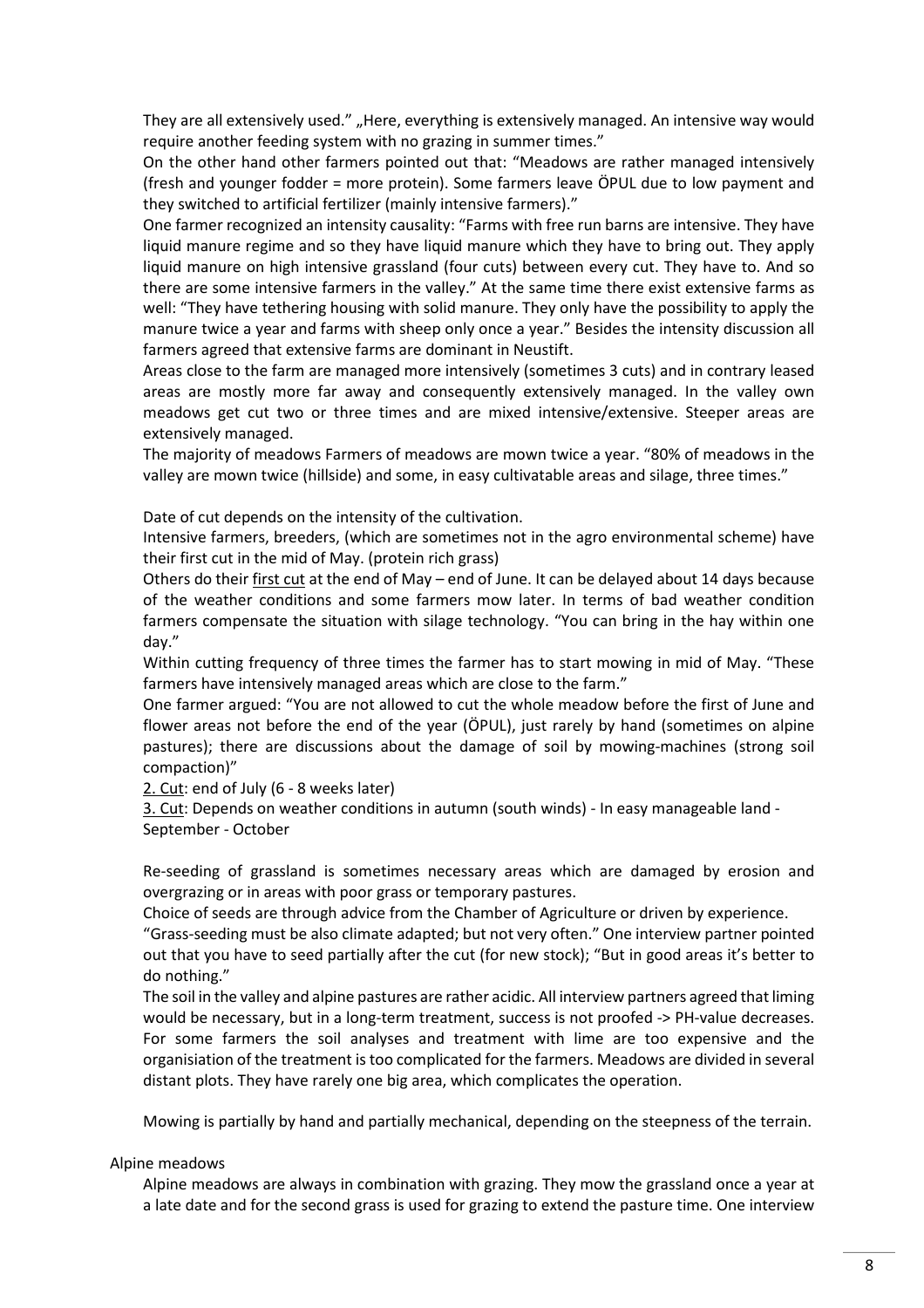partner argued that below 1600m: meadows are all accessible and managed intensively. There exist no meadows above 1600m.

Meadows in the alpine areas are mowed if they are accessible and agricultural machines can be used. Consequently they are fertilized with manure spreader and farmers also sometimes make silage. The interview partners argue that it is important to have access to these grassland areas, because they are in danger to be abandoned.

### Alpine pastures

own (private), alpine pastures (summer farms) exhibit mainly the following characteristics: pasturing, accessible and extensive. There are just a few inaccessible. One interview partner assured that some are managed intensively (meaning that concentrates are fed). If cows are on the alpine pasture they are in most cases are continually herded.

Alpine pastures are often organized in a collective way. Animals on alpine pastures are always outside. One farmer mentioned that for a bigger part they are accessible and rather extensively managed but there are different opinions about the accessibility and intensity of management of the collective pastures in Neustift. On the one side a farmer stated that all collective pastures are accessible and cultivated in both ways intensive and extensive. Another argues that there exist several alpine pastures own and collective which are non accessible. "Mainly stocked with sheep, calves and heifers (young stock). They are all extensively used." "These alpine pastures and meadows are all run by part time farmers. They don´t have time for managing the land time intensively. So the alpine pastures and meadows become abandoned land."

Additionally one interview partner pointed out: "There is one alpine pasture which is used intensively and in a collective way. You can manage and manure the grassland with machinery. There are a lot of dairy cattle. You can see the intensity factor in the grassland."

Many farmers do the herding by themselves, some employ herders. There are on average 5-7 farmers in a collective alpine pasture (summer farm). On some summer farms cows are milked.

Milking is mainly on collective summer farms but sometimes on individual. The organization differs. Sometimes there is one dairyman for all farmers while on other collective summer farms each farmer is responsible for his own cattle.

"Every summer farm operates also gastronomy. This is the main income factor of the alpine pastures, in other words the economic basis. There is no cheese production. But these Alpine huts are decreasing due to (hygiene,…) regulations."

The cattle are mainly on alpine pastures within the vincity of Neustift. Some farmers bring their animals on alpine pastures outside of the valley.

Communal areas

Communal grazing areas include are in the valley, forest pasture and communal alpine pastures. In Neustift they amount about 8.000 ha.

### **1.3.2 Specialised Dairy Farm**

Breeds:

These farmers keep mainly Brown Swiss and Holstein Friesian cattle. Feeding:

One interview partner postulated that dairy farming needs concentrate feed:

"In Neustift feeding with concentrate feed is normal. Farmers with intensive milk production  $-$ 

the energy must be compensated by concentrate feed."

Pasture management

Intensive dairy farmers leave their cows in the valley during summer times.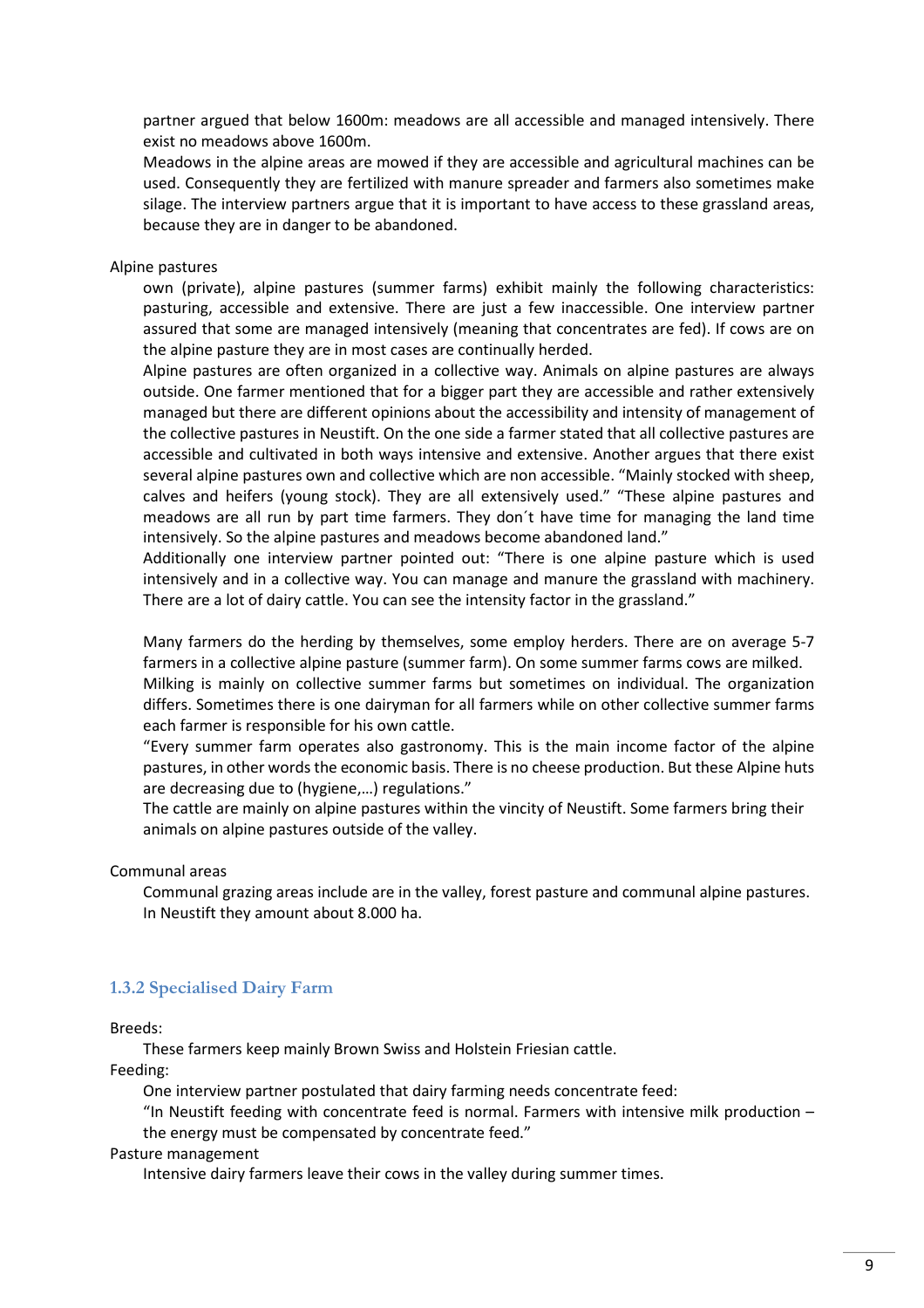An interview partner argued that: "Young farmers don't have the time for intensive agriculture; especially in dairy farms you always have to be on the farm (no leisure, no free weekend); which influences the management; man and woman don't want to give up their part-time jobs."

Fertilization

An interview partner pointed out that there is a closed nutrient circle in Neustift. There is only fertilization with manure and liquid manure (also some liquid manure from biogas plant) and no artificial fertilizers because of the institutional abdication of artificial fertilizer. The operator of the biogas plant has to make agreements with farmers on the area, where he applies the sludge. Mainly intensive dairy farmers enter these agreements.

### **1.3.3 Breeding combined with meat production**

Breeds:

Grauvieh is also widespread breed in Neustift and a dual purpose breed for meat and milk. Nowadays numbers of breeds for extensive beef production like Grauvieh, Fleckvieh, Tuxer cattle, and Highland cattle are increasing. Farmers with these breeds manage their land extensively. The combination of suckler cow and breeding become more and more relevant in Neustift. There are breeders without a milk quota. Milk is for feeding calves and meat production. In some cases farmers without a milk quota combine an intensive breeding system with (as a side product) production of veal in an extensive way.

Beef production is always in an extensive way. There are no fattening farms in the area.

The combination of breeding with beef production requires that the cows are milked and the milk is fed to the calves (no real suckler cow production) in order to have the records on milk production required for sales of breeding stock

Pasture management

Alpine

The technology of electric fence makes it easier for farmers building fence even in the higher areas, for example for suckler cows in bigger grazing areas. Animals prefer hay, not silage; "Feeding with hay instead of silage brings a better meat quality".

### **1.4. Sheep & Goats**

Sheep an goats are often kept in combination with cattle. However in part time situations some farmers are specializing on sheep and/or goats only

In the perception of the interview partner sheep and **goat** are increasing. Especially there are more and more goat keeping farms. In former times goats were for poor people, now it has become more and more interesting because there is demand for milk and cheese by consumers with allergies.

There is a sheep keeping tradition in Neustift**.** In former times breeding was aimed for size and mobility, but now the trend goes more towards meat production.

Recently it became more relevant because of extensification of some farming systems due to the part time farming.

### **1.4.1. Sheep breeding**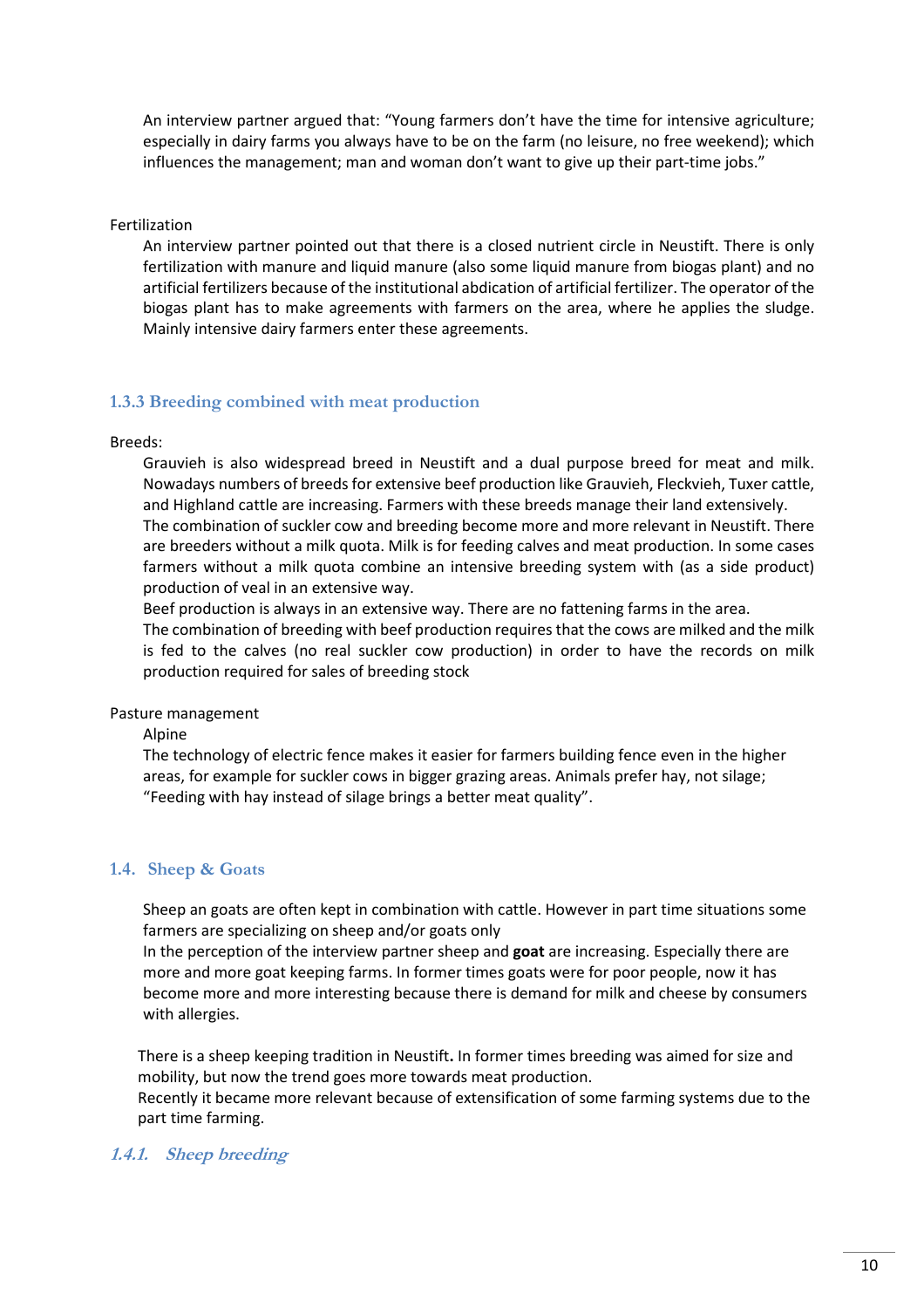Most of them are sheep breeders with no meat production. Their products are the breeding stock. The interview partners define breeders as intensive.

### Breed:

"Tiroler Bergschaf"is dominant.

### Barn establishment

Compared to cattle barn establishments the interview partner argued that "There are not so strict rules. There must be certain space available. The husbandry is naturally regulated. They are six months outdoors, because there is the farmer´s will to let them out of the barn."

### Land management

These one-cut grassland is mostly in combination with sheep. They become more relevant for the Stubai valley.They only have the possibility to bring out the manure once a year.

Sheep pastures are often not accessible. They are above 2000m and there is sheepherding but not consistently. Sheep and cattle are both in the alpine pastures. Sheep are better suitable for higher levels.

Some of the (smallscale, sheep) farmers sell hay/sell silo for feeding the wild game. The hay for sale is mown in the valley and dried with ventilation. One sheep farmer explained: "We also make silage for hunters. It is from the alpine pasture, - there are also flat bottom, but we are a unique case." Hay from the hillsides is rarely sold. Sales of large quantities is not possible, not economically.

### Alpine sheep pastures

One person checks two ore three times per week if everything is ok.

### **1.4.2. Mutton production**

One interview partner pointed out that the farmers will receive more income with mutton production.

### Breed:

Among sheep the white (and a little bit brown) "Tiroler Bergschaf" are dominant for ewes, often special meat breeds are used for rams.

### Feeding

An ewe with two lambs needs 100kg hay a year – Sheep farmers use concentrate feed for lamb fattening.

There are some, who are rather sporadically into meat production. These farmers manage their farm in an extensive way and are mostly small scale farmers (part-time) who are ideologically driven. In their point of view sheep farming is rather in an extensive practice,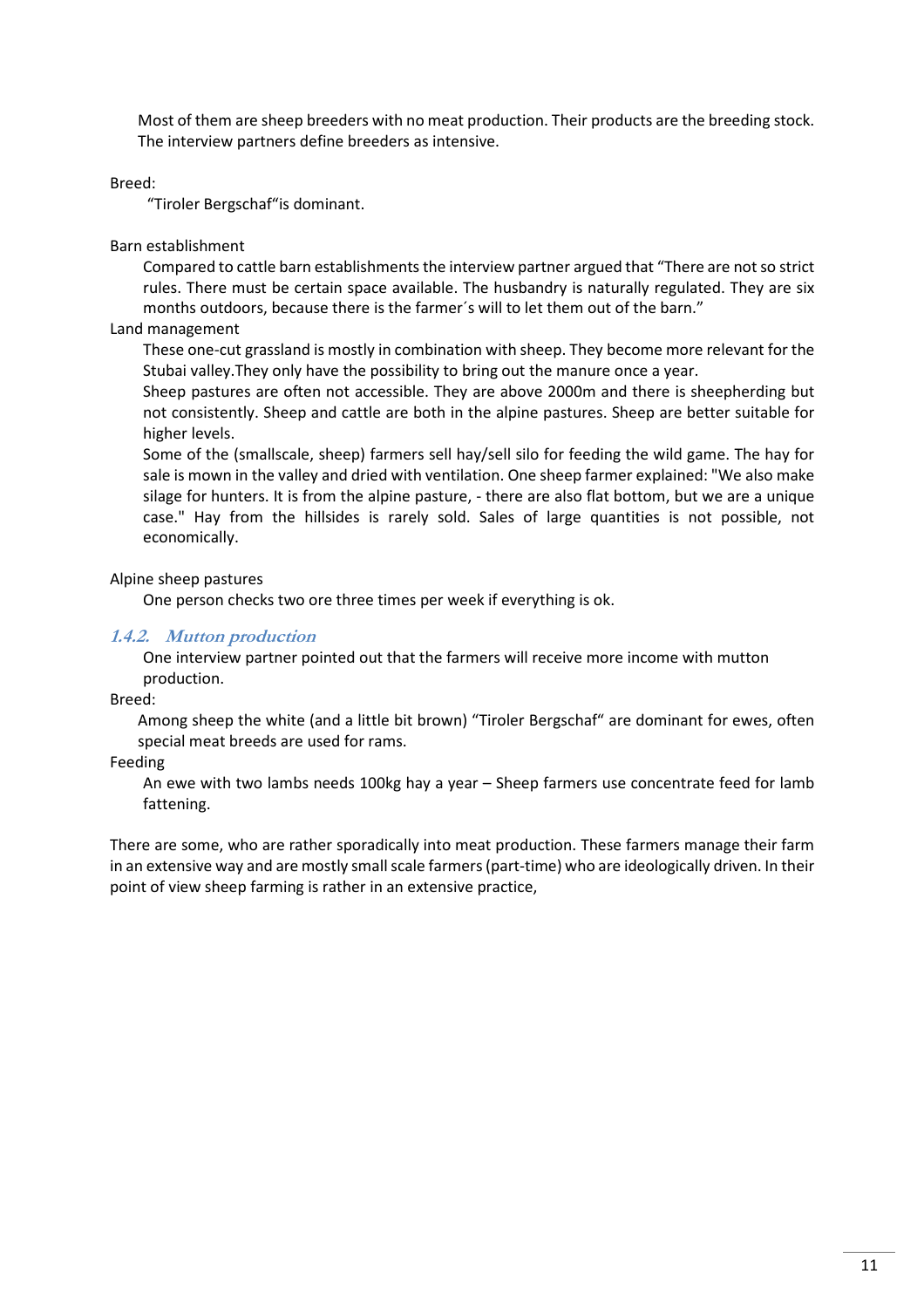| Farmers definition     | intensive farming                                           | extensive farming                         |
|------------------------|-------------------------------------------------------------|-------------------------------------------|
| 0t<br>animal husbandry |                                                             |                                           |
|                        | dairy cows                                                  | suckler cows                              |
|                        |                                                             | mutton                                    |
| Breeds and             |                                                             |                                           |
|                        | dairy: Brown Swiss; Holstein Frisian                        | meat: Grauvieh, Fleckvieh, Tuxer,         |
|                        |                                                             | Highland,                                 |
|                        | breeders: Brown Swiss; Grauvieh                             | Sheep: Tiroler Bergschaf (breeding)       |
|                        |                                                             | Sheep: crossbreds (meat)                  |
| barn                   |                                                             |                                           |
|                        | Free run for animals                                        | Tethering housing                         |
| technology             |                                                             |                                           |
|                        | milking robots (?)                                          |                                           |
|                        | Liquid manure: pumping technology                           | solid manure                              |
| feeding                |                                                             |                                           |
|                        | high rate of concentrate feed (more than<br>5kg) and silage | less concentrate feed                     |
|                        | Buy additional hay/silage                                   | Produce enough own hay/silage             |
|                        | high share of silage feeding                                |                                           |
| Stocking rate          |                                                             |                                           |
|                        | High stocking rate (> 2 LSU)                                | low stocking rate (< 2LSU)                |
|                        |                                                             |                                           |
| mowing                 | high mowing intensity: (more than three                     | low mowing intensity: (one or two         |
|                        | cuts per season) or                                         | cuts)                                     |
|                        | pasture 1 time and cut 3 times                              |                                           |
|                        | first cut mid of may (more protein)                         | first cut after flowering                 |
|                        | Mainly productive grass species,                            | no artificial seeding, different relation |
|                        | (Fettwiese)                                                 | between grass and herbs (more herbs)      |
|                        |                                                             | (Naturegart)                              |
| land management        |                                                             |                                           |
|                        | intensive liquid manure regime (high                        | solid manure (spreading)                  |
|                        | amount) spraying                                            |                                           |
|                        | use of artificial fertilizer                                |                                           |
|                        | Liquid manure is spread frequently                          | Solid manure is applied only twice a      |
|                        | between every cut                                           | year (cattle) or once a year(sheep)       |
|                        |                                                             | huge grazing areal in the alpine          |
|                        |                                                             | pasture; no fence                         |
|                        | Flat areas                                                  | Steep areas                               |
|                        | Areas close to the farm                                     | leased areas are mostly more far away     |
|                        |                                                             | and consequently extensive                |
| pasture management     |                                                             |                                           |
|                        | no pasturing for milk cows (only calves                     |                                           |
|                        | and heifers and no permanent personal)                      |                                           |
|                        | <b>or</b>                                                   |                                           |
|                        | with dairy cows and intensive                               |                                           |
|                        | fertilization with liquid manure +                          |                                           |
|                        | concentrate feeding                                         |                                           |
| Subsidy scheme         |                                                             |                                           |
|                        |                                                             | In ÖPUL scheme                            |
|                        |                                                             |                                           |

### **Table 5: Characteristics of intensive/extensive practices according to interview partners**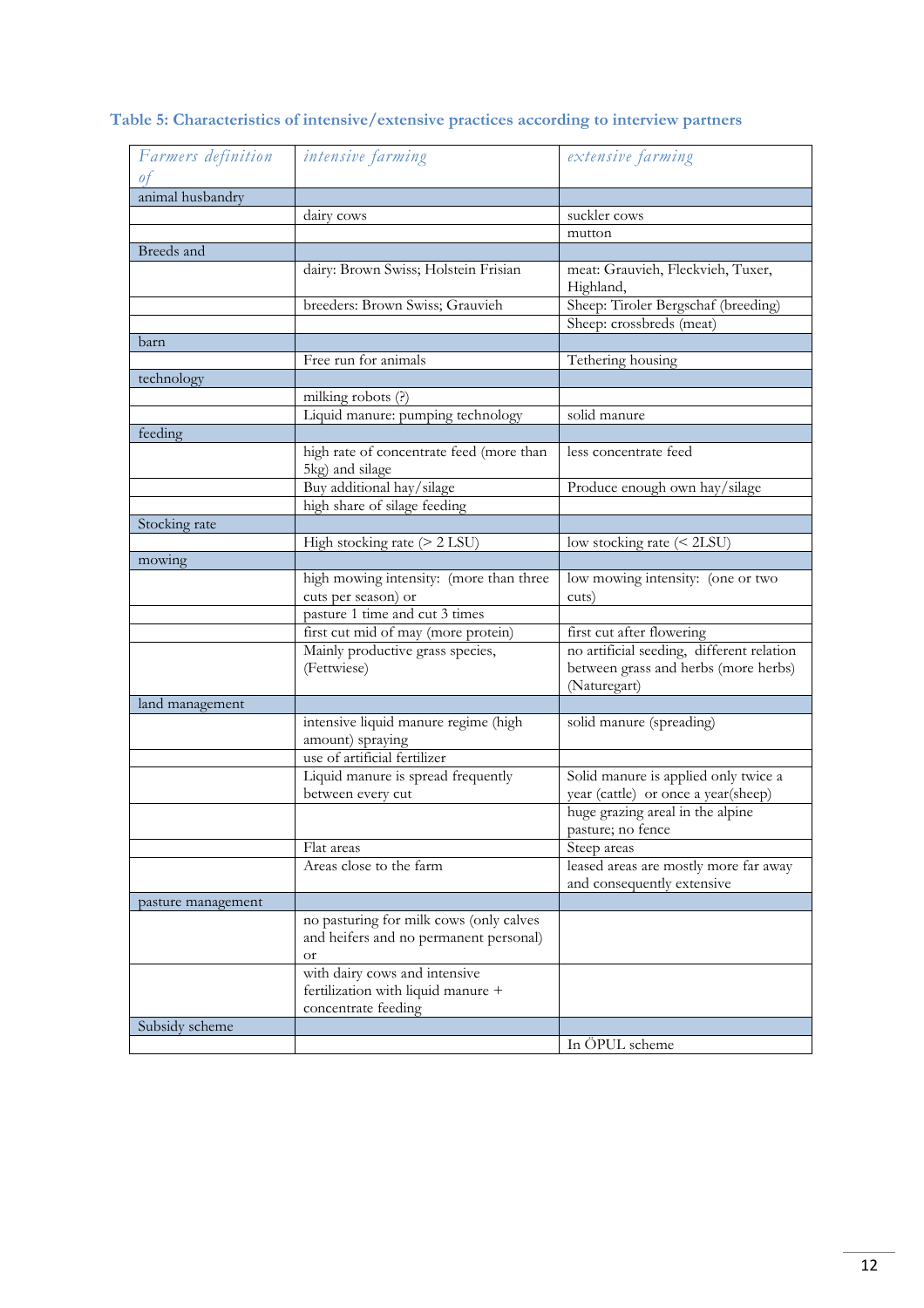### **Actors**

**institution**: rules of behavior patterns and norms which evolves from the social co-existence, regularities of their behavior, no need for members, results of organizations **organization:** has members, persons and groups who have a common goal (and are governed by institutions) thus organizations may be actors.



#### **Graph 1: Influencing actors on a national level in Austria 2013**

(Bundesministerium für Gesundheit 2013)<br>1980 – Elektronik 2013)<br>1980 – Gesundheit 2013, Schweiz 2013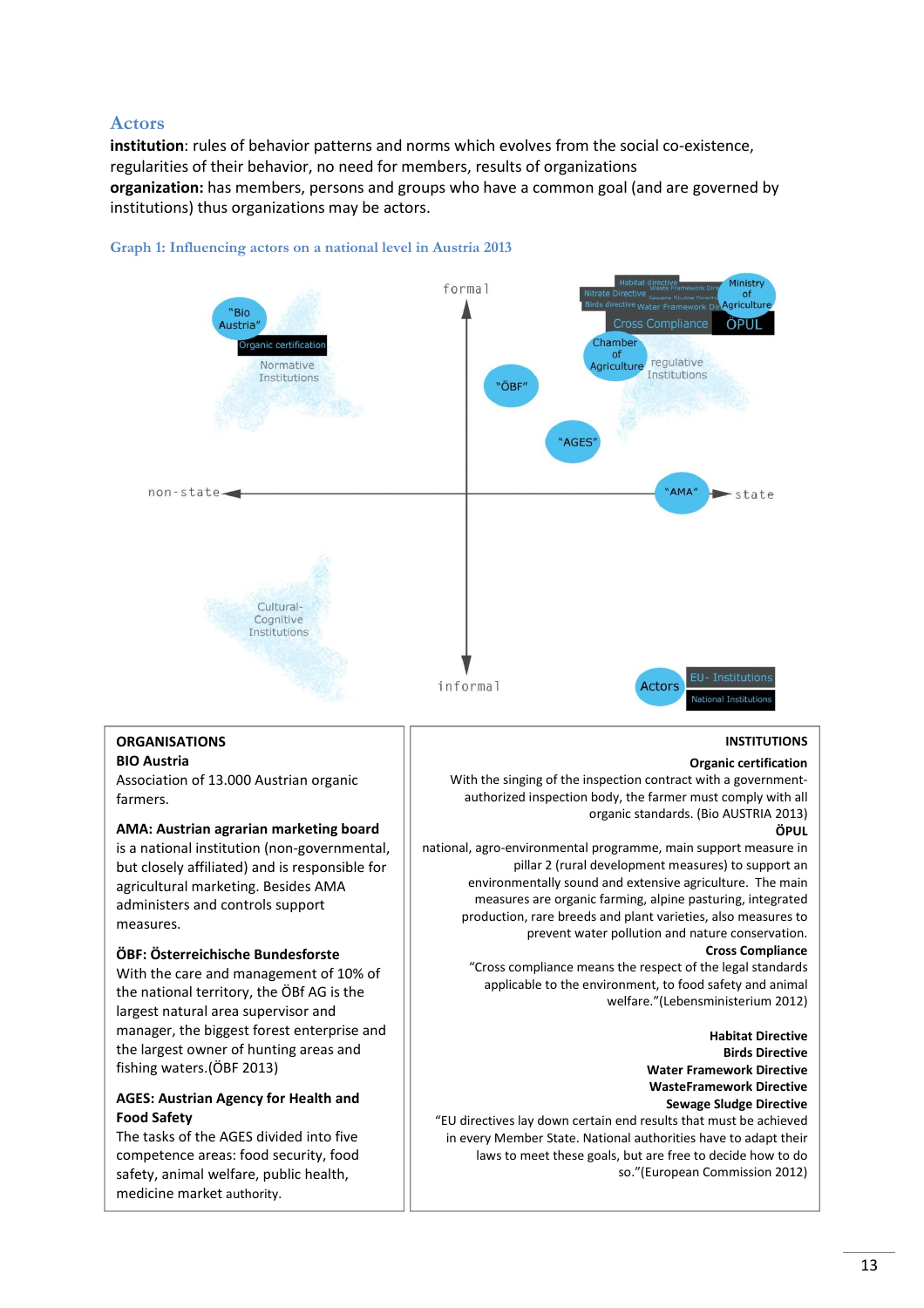

### **Graph 2: Influencing actors on a regional level in Austria 2013**

### **ORGANISATIONS**

#### **Wildbach und Lawinenverbauung (Torrent and Avalanche Control**)

A department of the regional government in charge of protection against Alpine natural hazards

### **BAM (Bundesanstalt für alpenländische Milchwirtschaft): Federal Research Institute for Alpine dairy farming**

…sees itself as a service institution to strengthen dairy farming in the Alpine region and as a partner in all aspects of milk processing, from raw milk to the finished product. It is part of the Ministry of Agriculture. (Bundesanstalt für Alpenländische Milchwirtschaft (BAM), 2013)

### **AMT: Agrarmarketing Tyrol (AMTirol)**

develops and supports projects to strengthen the market position of agricultural food producers. Funded and financed by four Institutions: Provincial Government of Tyrol, Chamber of Agriculture Tyrol, Tirol Werbung GmbH (Tourism board) and Chamber of Commerce Tyrol. (Agrarmareting Tirol 2012) **Bauernbund:** 

" is a political union of the Tyrolean farmers, the rural youth and the people in rural areas." The Bauernbund is one of six sub-organizations of the Austrian Conservative Party (ÖVP) and with 18,000 members the strongest. (Tiroler Bauernbund 2013)

### **UaB: association for Agri-tourism Maschinenring:**

Joint machinery association; a service company which offers labor force, machinery and other agricultural services to members and others

### **Milchliefergenossenschaft (dairy/milk delivery cooperative)**

From 1st April 2014 onwards 195 farmers from Wipptal and Stubaital will deliver and sell their milk to the dairy farm Sterzing (South Tyrol/Italy). They form a cooperative to coordinate delivery and defend their interests.(Tiroler Bauernbund 2013) **Tiroler Viehmarketing** 

a nationally and internationally operating cattle trading company (association of the Tyrolean animal breeding associations (95%) and the Tyrol Chamber of Agriculture (5%))

### **INSTITUTIONS**

#### **Investitionshilfe**

financial funding in case of emergency

### **animal shows**

Event for animal breeders: opportunity to rate their animals. **animal auctions** 

Opportunity for farmers (breeders) to auction their cows off.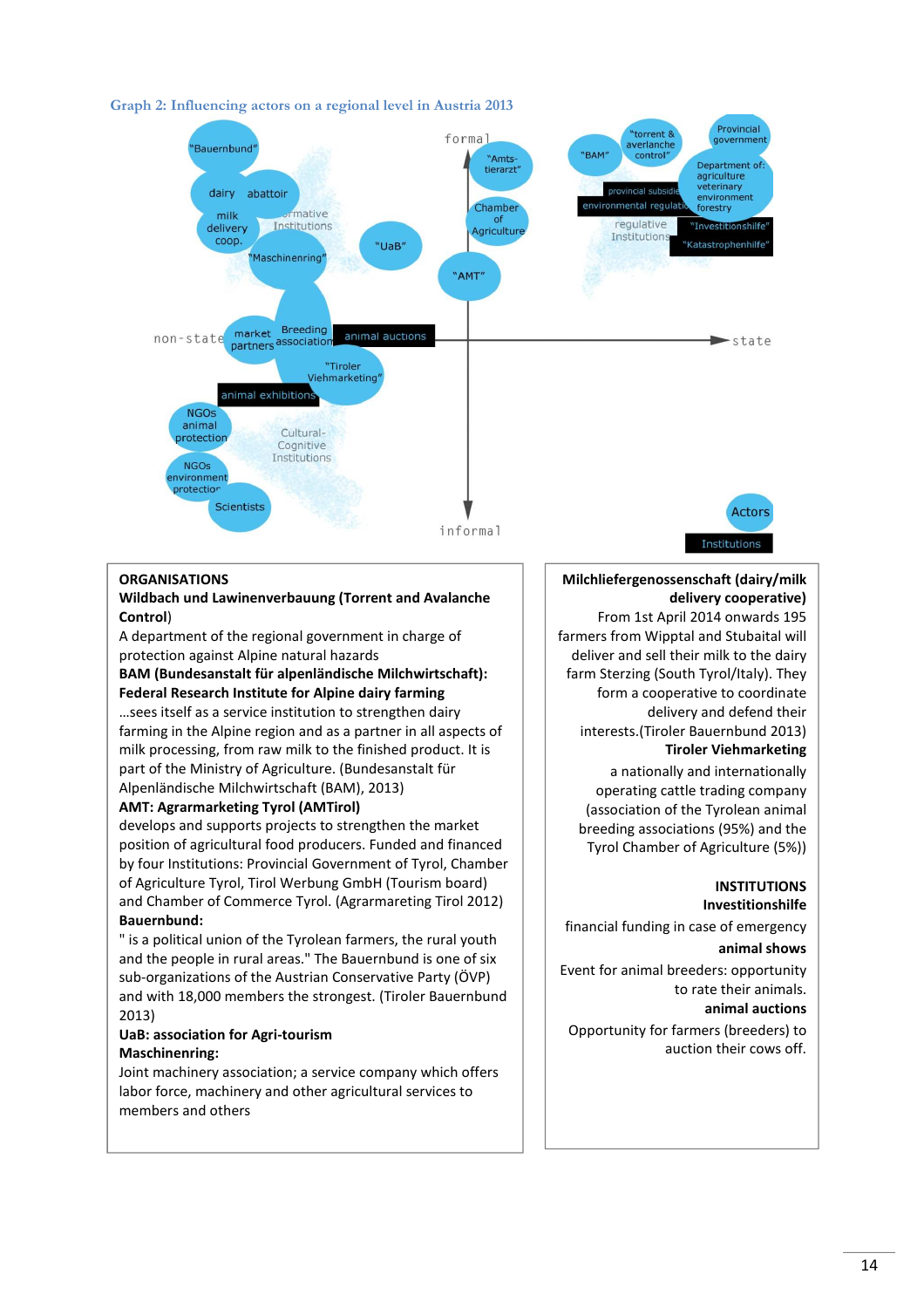### **Graph 3: Influencing actors on a local level in Austria 2013**



### **ORGANISATIONS**

### **Gemeindegutsagrargemeinschaft**

farmers association on municipial level, all farmers are members, administers the "commons" (pastures in the valley and the alpine region, forests)

### **private Agrargemeinschaften**

Collective management mainly of alpine pastures, private association of a few farmers

#### **Ortsbauernrat**

Local farmers representation, not formalized but close to Bauernbund

### **Ortsbäuerinnen**

Non-formaised association of farm women

### **Bioheizwerk Neustift GmbH:**

Biomass heating power station, supplies energy to houses for heating

### **Gletscherbahn**  Glacier cable car company

### **INSTITUTIONS**

### **Altkuhverwertung**

Arrangement with the "Gletscherbahn" to buy old cows and use them in their restaurant

#### **Farmers market**

Weekly market supplied by a small group of farmers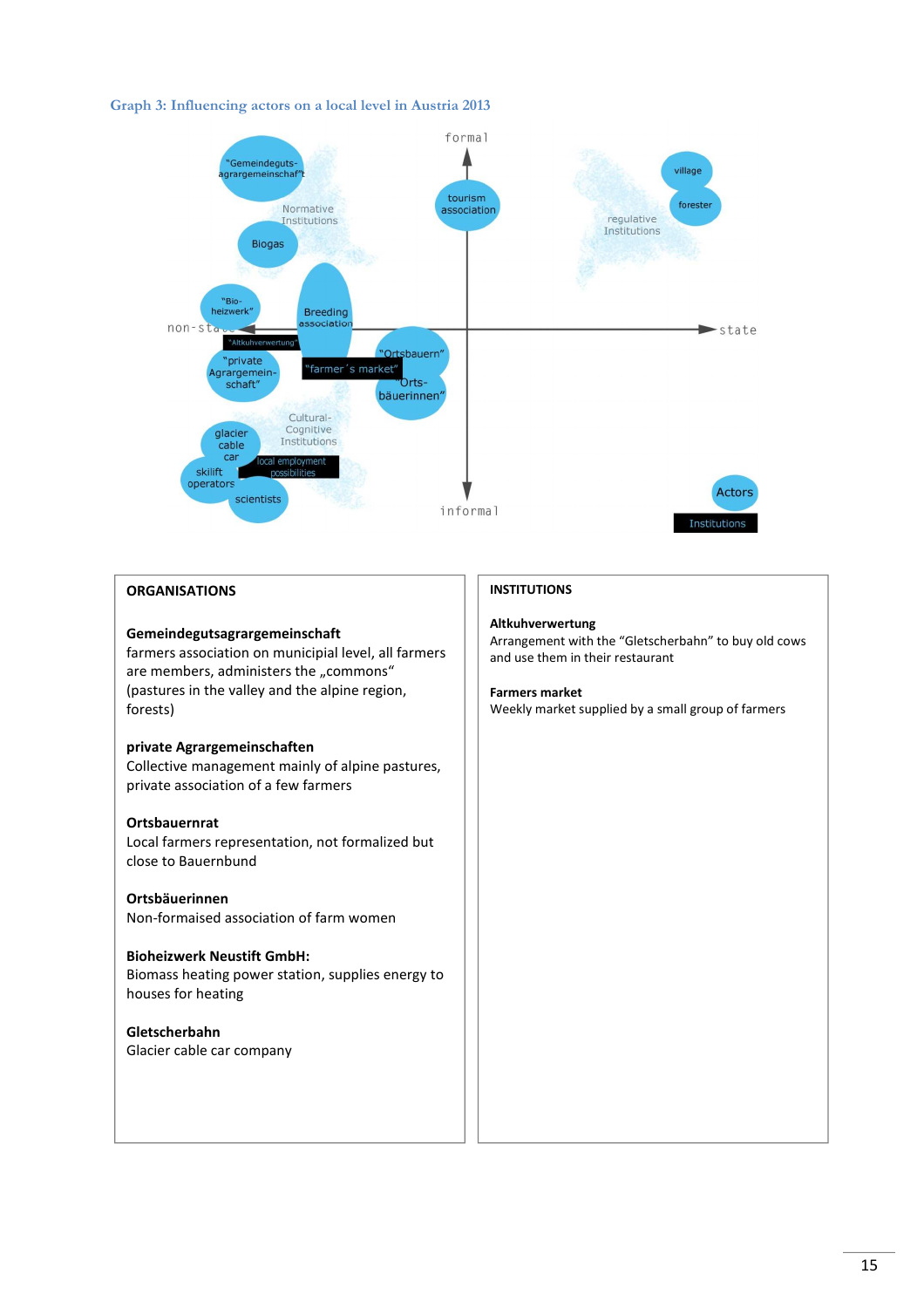### **Subsidies and important support programs**

### Support by the CAP



**Graph 4: Distribution of subsidies, two pillars 2011** 

Source: bmlfuw: Invekos 2013; Grüner Bericht Tirol 2012; Grüner Bericht Austria 2012, own calculations



**Graph 5: Distribution of the overall subsidies in Neustift 2011** 

Source: bmlfuw: Invekos 2013; Grüner Bericht Tirol 2012; Grüner Bericht Austria 2012, own calculations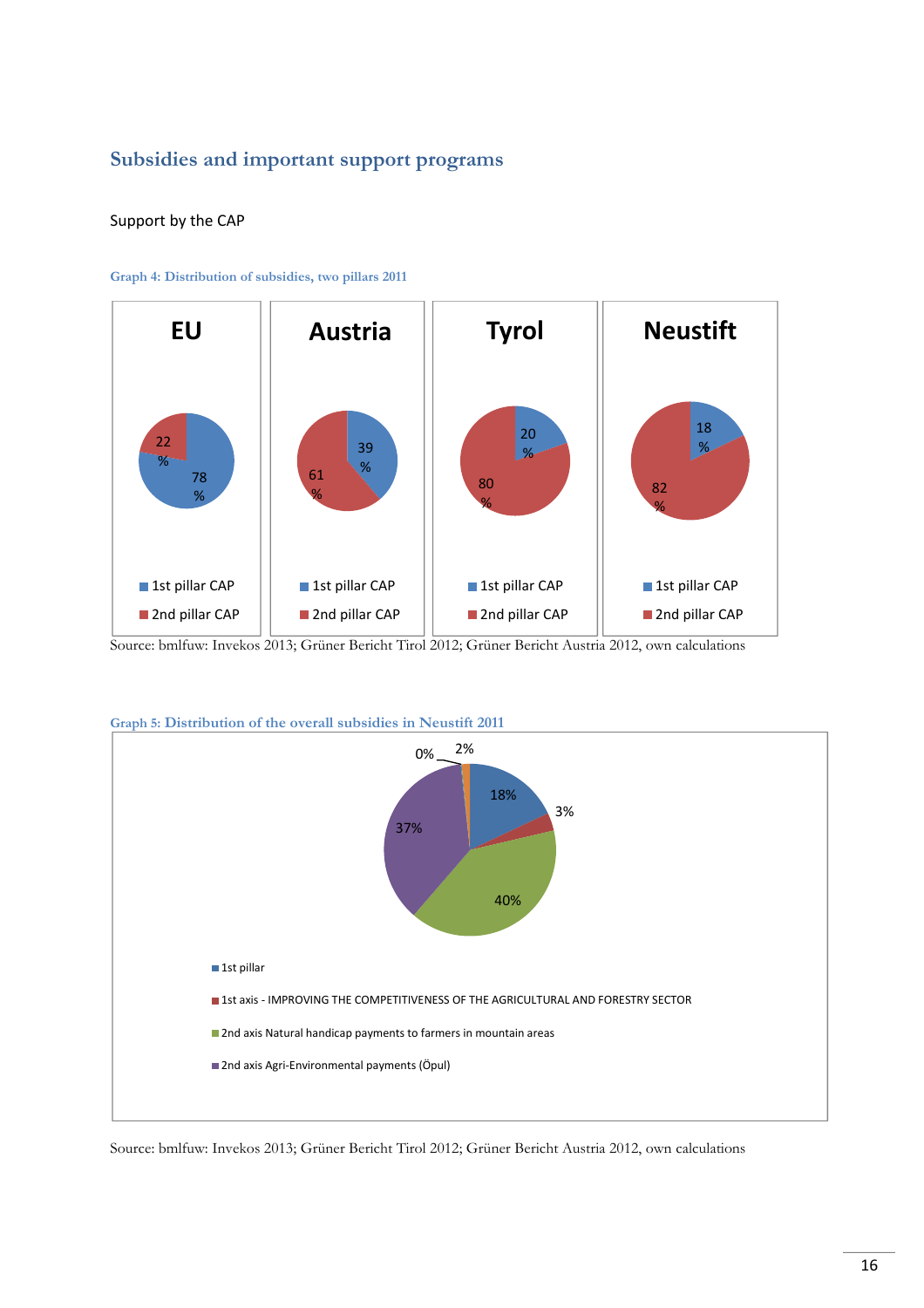Farmers in Neustift get the major part of the public financial support from the second pillar. Within this most influence is given by the natural handicap payments and the agri-evnironmental payments (ÖPUL).



### **Graph 6: Comparison Distribution of Axis 2- Neustift, Tyrol, Austria 2011 (%)**

Source: bmlfuw: Invekos 2013; Grüner Bericht Tirol 2012; Grüner Bericht Austria 2012, own calculations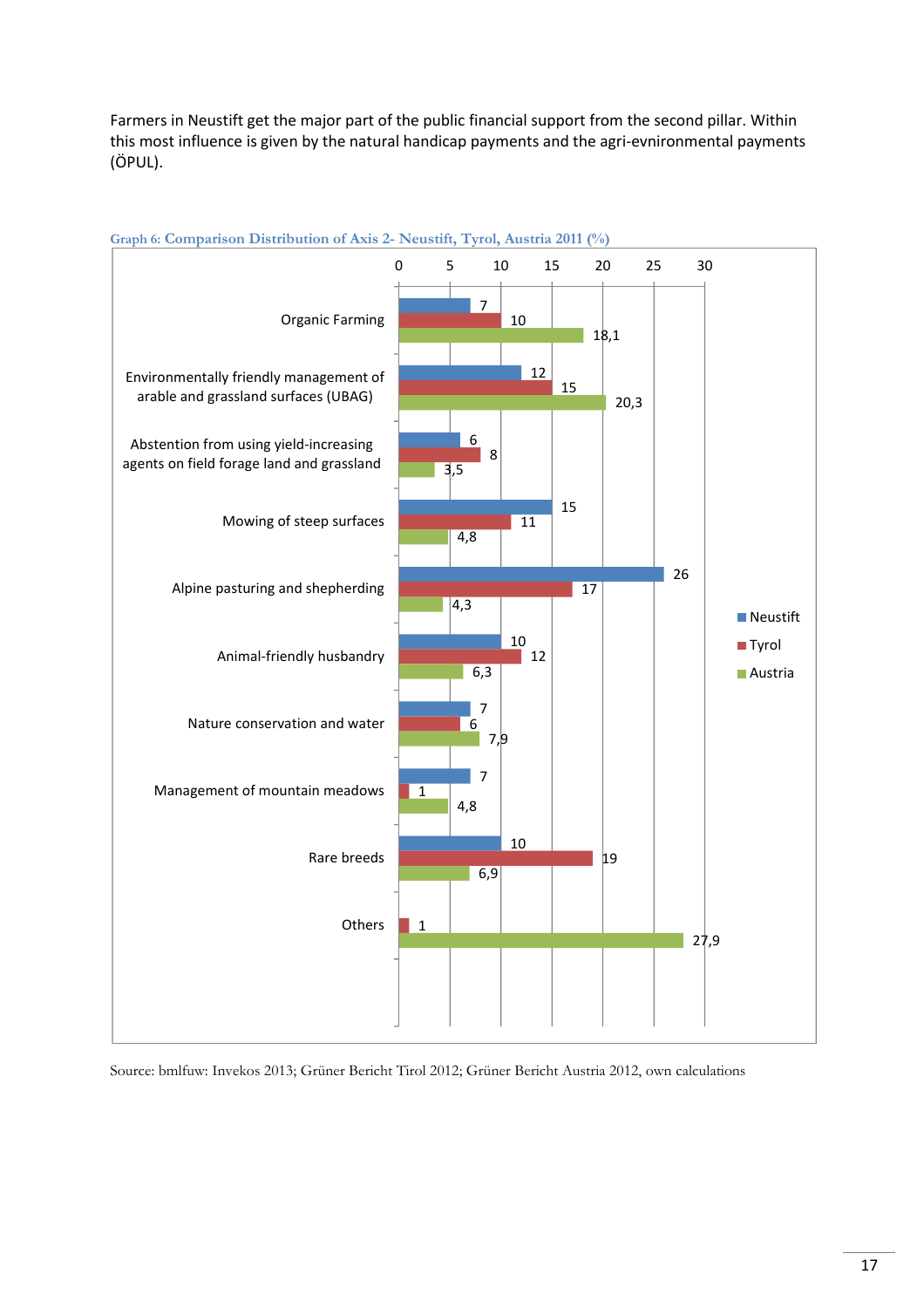### **References**

- Agrar Markt Austria, 2013. Grundsätzliches zur Vor-Ort-Kontrolle (VOK) der AMA. Available at: http://www.ama.at/Portal.Node/public?gentics.am=PCP&p.contentid=10007.28285 [Accessed October 31, 2013].
- Agrarmareting Tirol, 2012. Tirol Agrarmarketing Wir über uns. Available at: http://www.amtirol.at/index.php?id=2&topId=2 [Accessed November 28, 2013].

Bio AUSTRIA, 2013. Grundlagen Bio AUSTRIA.

- BIO AUSTRIA, 2010. Produktionsrichtlinien. Available at: http://www.bioaustria.at/biobauern/richtlinien/bio\_austria\_richtlinien/bio\_austria\_produktionsrichtlinien.
- Bundesanstalt für Alpenländische Milchwirtschaft (BAM), 2013. Bundesanstalt für Alpenländische Milchwirtschaft (BAM). Available at: http://www.bam-rotholz.at/ueber-uns/ueber-uns.html [Accessed November 28, 2011].
- Bundesministerium für Gesundheit, 2013. AGES. Available at: http://bmg.gv.at/home/Ministerium\_Minister/Gesellschaften/AGES\_Oesterreichische\_Agentur \_fuer\_Gesundheit\_und\_Ernaehrungssicherheit [Accessed November 28, 2013].
- European Commission, 2006. Rural Development policy 2007-2013 Common monitoring and evaluation framework. Guidance note B – Evaluation guidelines. Available at: http://ec.europa.eu/agriculture/rurdev/eval/index\_en.htm.
- European Commission, 2012. What are EU directives. Available at: http://ec.europa.eu/eu\_law/introduction/what\_directive\_en.htm [Accessed November 28, 2013].
- European Evaluation Network for Rural Developements, 2008. *The Application of the High Nature Value Impact Indicator*, Brussels. Available at: http://www.efncp.org/policy/ [Accessed October 10, 2013].
- Land Tirol Amt der Tiroler Landesregierung Gruppe Agrar, 2013. *Bericht zur Lage der Tiroler Landund Forstwirtschaft 2011/2012. Kurzbericht*, Innsbruck. Available at: https://www.tirol.gv.at/landwirtschaft-forstwirtschaft/agrar/daten/gruener-bericht/.
- Lebensministerium, 2012. Cross Compliance. Available at: http://www.lebensministerium.at/en/fields/agriculture/Directpayments/Crosscompliance.html [Accessed November 28, 2013].
- Lebensministerium, 2010a. *Evaluierungsbericht 2010. Halbzeitbewertung des Österreichischen Programms für die Entwicklung des ländlichen Raums*, Vienna.
- Lebensministerium, 2010b. *Evaluierungsbericht 2010. Teil B. Bewertung der Einzelmaßnahmen*, Vienna. Available at: http://www.lebensministerium.at/land/laendl\_entwicklung/evaluierung/le\_berichte/eval.html.
- OECD, 2013. *Agricultural Policy Monitoring and Evaluation 2013. OECD Countries and Emerging Economies* OECD Publi., OECD.